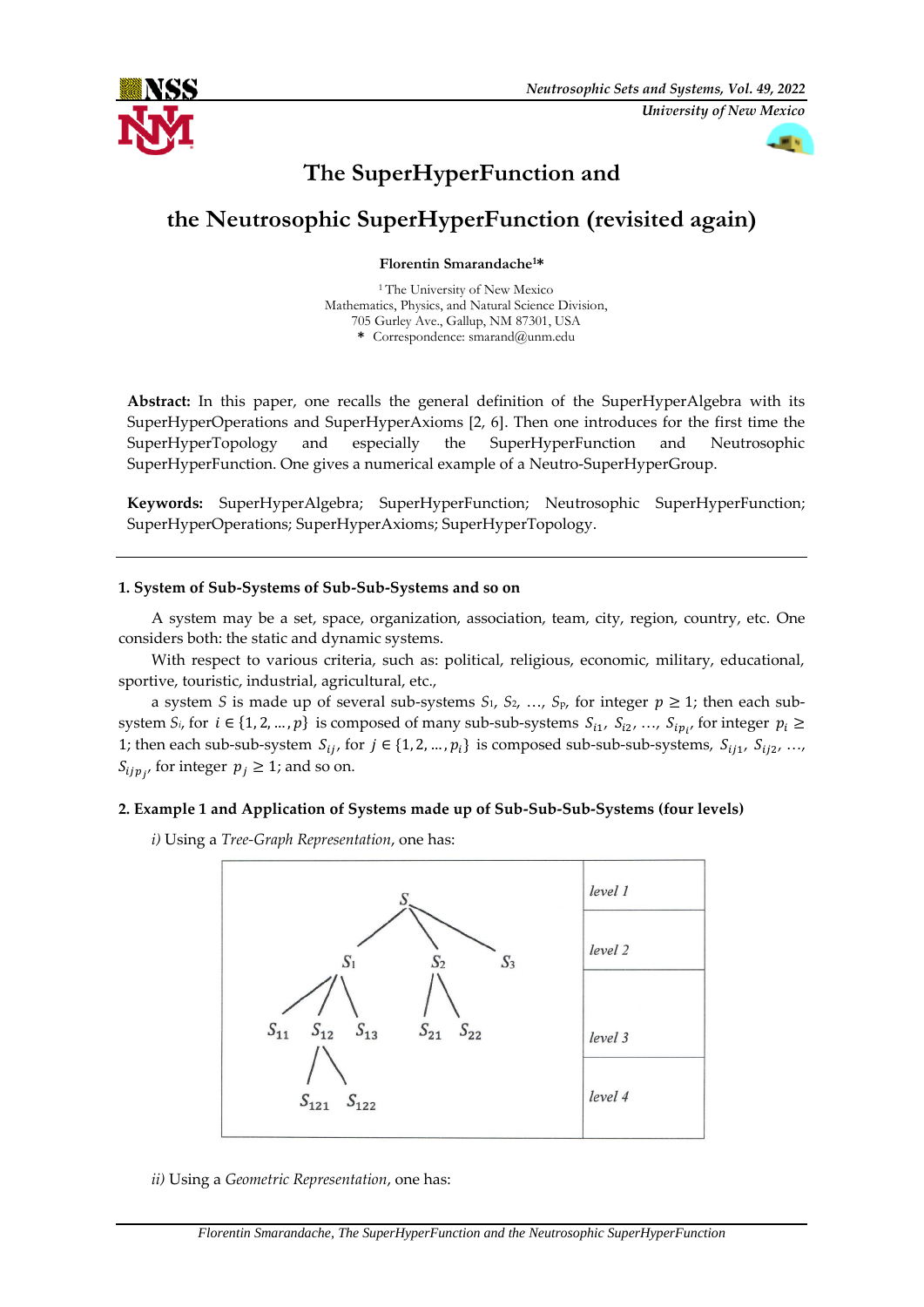

*iii)* Using an *Algebraic Representation* through pairs of braces { }, one has:

| $P^0(S) \stackrel{\text{def}}{=} S = \{a, b, c, d, e, f, g, h, l\}$<br>1 level of pairs of braces                                                                                                                       | abcdefghl<br>1 level of closed curves          | level 1 |
|-------------------------------------------------------------------------------------------------------------------------------------------------------------------------------------------------------------------------|------------------------------------------------|---------|
| $P^1(S) \stackrel{\text{def}}{=} P(S) \ni \{ \{a, b, c, d, e\}, \{f, g, h\}, \{l\} \}$<br>2 levels of pairs of braces<br>i.e. a pair of braces { } inside, another pair of braces {<br>$\}$ , or $\{ \dots \} \dots \}$ | abcde<br>2 levels of closed curves             | level 2 |
| $P^2(S) \stackrel{\text{\tiny def}}{=} P(P(S))$<br>$\exists \{ \{ \{a\}, \{b,c,d\}, \{e\} \}, \{ \{f\}, \{g,h\} \}, \{l\} \}$<br>3 levels of pairs of braces                                                            | f<br>b c d<br>g h<br>3 levels of closed curves | level 3 |
| $P^3(S) \stackrel{\text{def}}{=} P(P^2(S))$<br>$\exists \{ \{ \{a\}, \{b,c\}, \{d\}, \{e\} \}, \{ \{f\}, \{g,h\} \}, \{l\} \}$<br>4 levels of pairs of braces                                                           | e<br>а<br>4 levels of closed curves            | level 4 |

where the symbol "∋" means "contain(s)", it is the opposite of the symbol "∈" (belong(s) to), for example  $M \ni x$  means the set  $M$  contains the element  $x$ , which is equivalent to  $x \in M$ .

## **Industrial Application**.

Let's assume an auto-repair corporation called MotorX Inc. resides in the United States (system S). MotorX has three branches, one in each of the states: California, Arizona, and New Mexico (subsystems S1, S2, and S<sup>3</sup> respectively).

In California, MotorX has branches in three cities: San Francisco, Los Angeles, and San Diego (subsub-systems S<sub>11</sub>, S<sub>12</sub>, and S<sub>13</sub> respectively), and in Arizona in two cities: Phoenix and Tucson (sub-subsystems S<sub>21</sub>, and S<sub>22</sub> respectively).

In the city of Los Angeles, MotorX has branches in two of the city's districts or neighborhoods, such as Fairfax and Northridge (sub-sub-sub-systems S121, and S<sup>122</sup> respectively).

595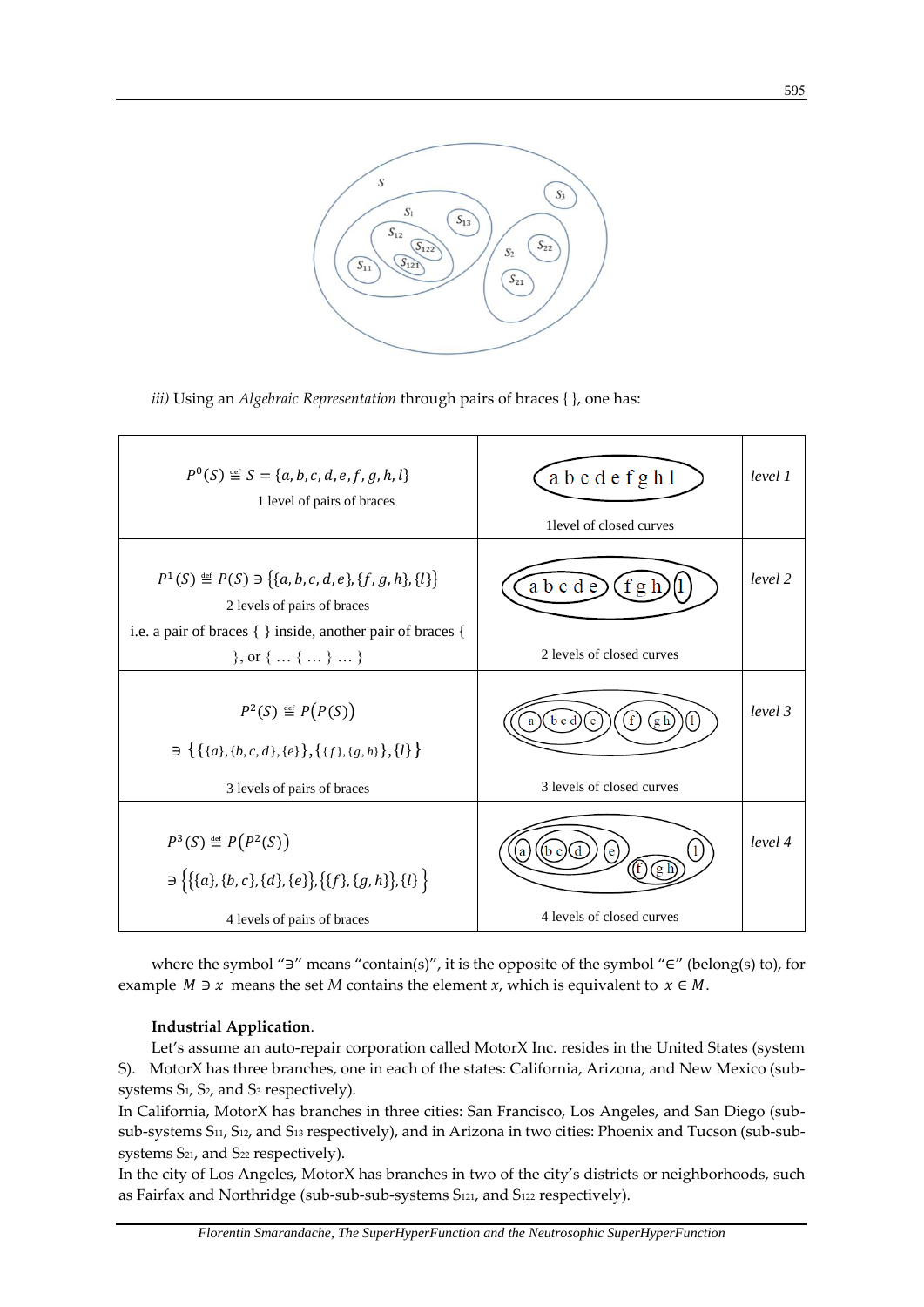#### *2.1 Remark 1*

The pairs of braces { } make a difference on the structure of a set. For example, let's see the distinction between the sets *A* and *B*, defined as bellow:

 $A = \{a, b, c, d\}$  represents a system (organization) made up of four elements,

while  $B = \{\{a, b\}, \{c, d\}\}\$  represents a system (organization) made up of two sub-systems and each sub-system made up of two elements. Therefore *B* has a richer structure, it is a refinement of *A*.

#### **3. Definition of** *n***th-Power of a Set**

The *n*th-Power of a Set (2016) was introduced by Smarandache in the following way:

 $P^{n}(S)$ , as the *n*<sup>th</sup>-PowerSet of the Set *S*, for integer  $n \ge 1$ , is recursively defined as:

 $P^2(S) = P(P(S)), P^3(S) = P(P^2(S)) = P(P(P(S))), ...,$ 

 $P^{n}(S) = P(P^{n-1}(S))$ , where  $P^{0}(S) \stackrel{\text{def}}{=} S$ , and  $P^{1}(S) \stackrel{\text{def}}{=} P(S)$ . (For any subset A, we identify {A} with A.)

The *n*th-Power of a Set better reflects our complex reality, since a set *S* (that may represent a group, a society, a country, a continent, etc.) of elements (such as: people, objects, and in general aany items) is organized onto subsets  $P(S)$ , which on their turns are also organized onto subsets of subsets, and so on. That is our world.

In the classical HyperOperation and Classical HyperStructures, the empty set ∅ does not belong to the power set, or  $P_*(S) = P(S) \setminus \{\emptyset\}.$ 

However, in the real world we encounter many situations when a HyperOperation ∘ is:

- *indeterminate*, for example  $a \circ b = \emptyset$  (unknown, or undefined);
- or *partially indeterminate*, for example a ∘ b = {[0.2, 0.3], ∅}.

In our everyday life, there are many more operations and laws that have some degrees of indeterminacy (vagueness, unclearness, unknowingness, contradiction, etc.), than those that are totally determinate.

That is why is 2016 we have extended the classical HyperOperation to the Neutrosophic HyperOperation, by taking the whole power *P(S)* (that includes the empty-set ∅ as well), instead  $P_*(S)$  (that does not include the empty-set  $\emptyset$ ), as follows.

#### *3.1 Remark 2*

Throughout this paper the definitions, theorems, remarks, examples and applications work for both classical-type and Neutrosophic-type SuperHyper-Algebra and SuperHyper Function.

#### *3.2 Theorem 1*

Let *S* be a discrete finite set of 2 or more elements, and  $n \ge 1$  an integer. Then:  $P^0(S) \subset P^1(S) \subset P^2(S) \subset \cdots \subset P^{n-1}(S) \subset P^n(S)$ .

#### Proof

For a discrete finite set  $S = \{a_1, a_2, ..., a_m\}$  for integer  $m \ge 2$  one has:  $P^{0}(S) \equiv S = \{a_1, a_2, ..., a_m\}.$  $P^1(S) = P(S) = \{a_1, a_2, ..., a_m; \{a_1, a_2\}, \{a_1, a_2, a_3\}, ..., \{a_1, a_2, ..., a_m\}\},$ and cardinal of P(S) is  $Card(P(S)) = C_m^1 + C_m^2 + \cdots + C_m^n = 2^m - 1$ , where  $C_m^i$ ,  $1 \le i \le m$ , means combinations of *m* elements taken in groups of *i* elements. It is clear that  $P^0(S) \subset P^1(S)$ .

In general, one computes the set of  $P^{k+1}(S)$  by taking the set of the previous  $P^{k}(S)$  =  $\{\alpha_1,\alpha_2,...,\alpha_r\}$ , where  $\ r=Card\big(P^k(\mathcal{S})\big)$ , and making all possible combination of its  $r$  elements; but, at the beginning, when one takes the elements only by one, we get just  $P^k(S)$ , afterwards one takes the elements in group of two, then in groups of three, and so on, and finally all *r* elements together as a single group.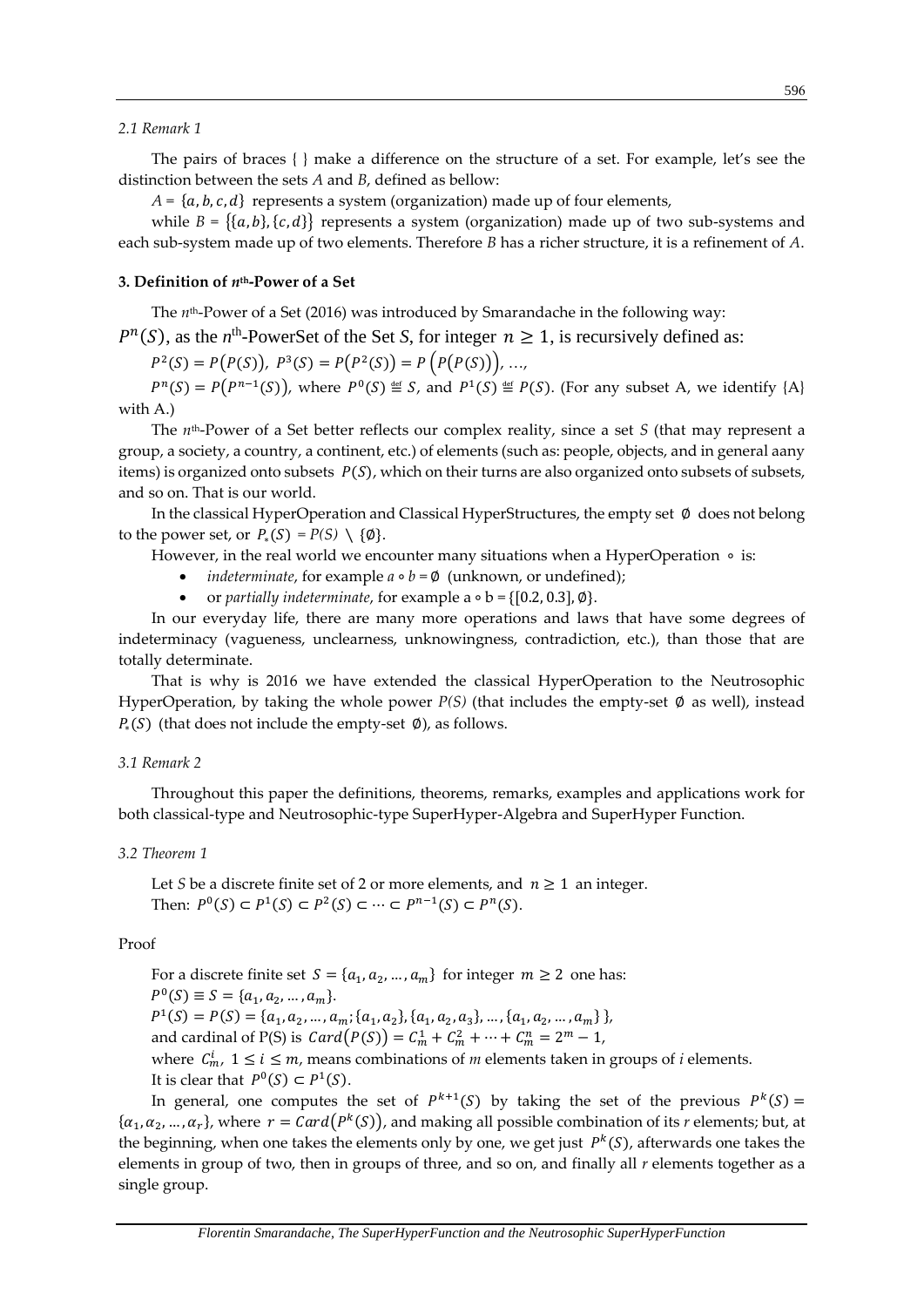#### **4. Definition of SuperHyperOperations**

We recall our 2016 concepts of SuperHyperOperation, SuperHyperAxiom, SuperHyperAlgebra, and their corresponding Neutrosophic SuperHyperOperation Neutrosophic SuperHyperAxiom and Neutrosophic SuperHyperAlgebra [2].

Let  $P_*^n(H)$  be the n<sup>th</sup>-powerset of the set *H* such that none of *P(H), P<sup>2</sup>(H), ..., P<sup>n</sup>(H)* contain the empty set  $\phi$  .

Also, let  $P_n(H)$  be the n<sup>th</sup>-powerset of the set *H* such that at least one of the  $P(H)$ ,  $P^2(H)$ , ...,  $P^n(H)$ contain the empty set  $\phi$  . For any subset A, we identify {A} with A.

The SuperHyperOperations are operations whose codomain is either  $P_*^n(H)$  and in this case one has **classical-type SuperHyperOperations**, or  $P^n(H)$  and in this case one has Neutrosophic **SuperHyperOperations**, for integer  $n \geq 2$ .

*4.1 Classical-type m-ary SuperHyperOperation {or more accurate denomination (m, n)-SuperHyperOperation}*

Let  $U$  be a universe of discourse and a non-empty set  $H$ ,  $H \subset U$ . Then:

$$
\circ_{(m,n)}^* : H^m \to P_*^n(H)
$$

where the integers  $m, n \geq 1$ ,

$$
H^m = \underbrace{H \times H \times \ldots \times H}_{m \; times} \; ,
$$

and  $P_*^n(H)$  is the  $n<sup>th</sup>$ -powerset of the set  $H$  that includes the empty-set.

This SuperHyperOperation is a *m*-ary operation defined from the set *H* to the *n*th-powerset of the set  $H$ .

*4.2 Neutrosophic m-ary SuperHyperOperation {or more accurate denomination Neutrosophic (m, n)-SuperHyperOperation}*

Let *U* be a universe of discourse and a non-empty set  $H$ ,  $H \subset U$ . Then:

$$
\circ_{_{(m,n)}}:H^m\to P^n(H)
$$

where the integers  $m, n \geq 1$ ;  $P^n(H)$  - the n-th powerset of the set H that includes the empty-set.

#### **5. SuperHyperAxiom**

A **classical-type SuperHyperAxiom** or more accurately a *(m, n)-***SuperHyperAxiom** is an axiom based on classical-type SuperHyperOperations.

Similarly, a **Neutrosophic SuperHyperAxiom** {or Neutrosphic (m, n)-SuperHyperAxiom} is an axiom based on Neutrosophic SuperHyperOperations.

There are:

- **Strong SuperHyperAxioms**, when the left-hand side is equal to the right-hand side as in non-hyper axioms,
- and **Week SuperHyperAxioms**, when the intersection between the left-hand side and the right-hand side is non-empty.

For examples, one has:

● Strong SuperHyperAssociativity, for any  $x_1, x_2, ..., x_m, y_1, y_2, ..., y_{m-1} \in H$  , one has  $\mathcal{L}_{(m,n)}(\circ_{(m,n)}(\overline{x}_1,\overline{x}_2,...,\overline{x}_m),\overline{y}_1,\overline{y}_2,...,\overline{y}_{m-1})=\circ_{(m,n)}(\overline{x}_1,\circ_{(m,n)}(\overline{x}_2,\overline{x}_3,...,\overline{x}_m,\overline{y}_1),\overline{y}_2,\overline{y}_3,...,\overline{y}_{m-1})=...$ ... =  $\circ_{(m,n)}(x_1, x_2, x_3, ..., x_{m-1}, \circ_{(m,n)}(x_m, y_1, y_2, ..., y_{m-1})).$ 

and  $\textbf{Week SuperHyperAssociativity}$ , for any  $\ x_1, x_2, ..., x_m, y_1, y_2, ..., y_{m-1} \in H$  one has  $_{(m,n)}( \circ_{(m,n)}(x_1,x_2,...,x_m), y_1,y_2,...,y_{m-1}) \cap \circ_{(m,n)}(x_1,\circ_{(m,n)}(x_2,x_3,...,x_m,y_1), y_2,y_3,...,y_{m-1}) \cap...$ ...  $\bigcap \circ_{(m,n)} (x_1, x_2, x_3, \ldots, x_{m-1}, \circ_{(m,n)} (x_m, y_1, y_2, \ldots, y_{m-1})) \neq \emptyset.$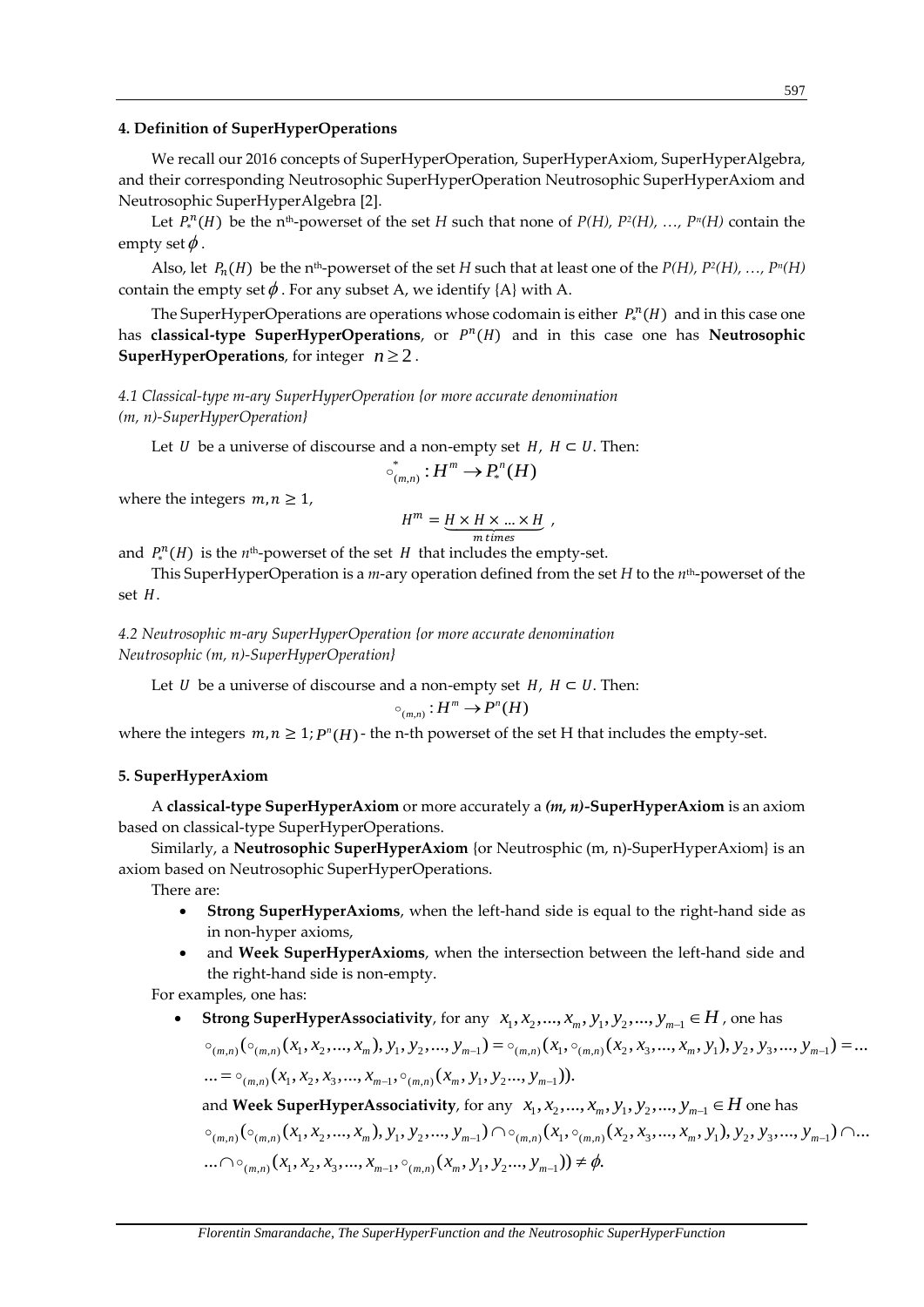## **6. SuperHyperAlgebra and SuperHyperStructure**

A **SuperHyperAlgebra** or more accurately *(m-n)-***SuperHyperAlgebra** is an algebra dealing with SuperHyperOperations and SuperHyperAxioms.

Again, a **Neutrosophic SuperHyperAlgebra** {or Neutrosphic (m, n)-SuperHyperAlgebra} is an algebra dealing with Neutrosophic SuperHyperOperations and Neutrosophic SuperHyperOperations.

In general, we have **SuperHyperStructures** {or *(m-n)-*SuperHyperStructures}, and corresponding **Neutrosophic SuperHyperStructures**.

For example, there are SuperHyperGrupoid, SuperHyperSemigroup, SuperHyperGroup, SuperHyperRing, SuperHyperVectorSpace, etc.

# **7. Distinction between SuperHyperAlgebra vs. Neutrosophic SuperHyperAlgebra**

- i. If none of the power sets  $P^k(H)$ ,  $1 \le k \le n$ , do not include the empty set  $\phi$ , then one has a classical-type SuperHyperAlgebra;
- ii. If at least one power set,  $P^k(H)$ ,  $1 \le k \le n$ , includes the empty set  $\phi$ , then one has a Neutrosophic SuperHyperAlgebra.

# **8. Example 2 of SuperHyperGroup**

The below ( $P<sup>2</sup>(S)$ , #) Table represents a Commutative Neutro-*SuperHyperGroup*.

| #                              | $\{a\}$                   | ${b}$                     | ${a,b}$                 | $\{(a), \{a, b\}\}\$    | $\{ \{b\}, \{a, b\} \}$   | $\{ \{a\}, \{b\}, \{a, b\} \}$ |
|--------------------------------|---------------------------|---------------------------|-------------------------|-------------------------|---------------------------|--------------------------------|
| {a}                            | $\{a\}$                   | ${b}$                     | ${a,b}$                 | $\{ \{a\}, \{a, b\} \}$ | $\{ \{b\}, \{a, b\} \}$   | $\{ \{a\}, \{b\}, \{a, b\} \}$ |
| ${b}$                          | ${b}$                     | ${a}$                     | $\{ \{a\}, \{a, b\} \}$ | $\{\{b\},\{a,b\}\}\$    | $\{(a\},\{b\},\{a,b\}\}\$ | ${a,b}$                        |
| ${a,b}$                        | ${a,b}$                   | $\{ \{a\}, \{a, b\} \}$   | ${a}$                   | ${b}$                   | ${a}$                     | $\{ \{b\}, \{a, b\} \}$        |
| $\{ \{a\}, \{a, b\} \}$        | $\{ \{a\}, \{a, b\} \}$   | $\{ \{b\}, \{a, b\} \}$   | ${b}$                   | ${a}$                   | ${a,b}$                   | $\{ \{a\}, \{a, b\} \}$        |
| $\{ \{b\}, \{a, b\} \}$        | $\{ \{b\}, \{a, b\} \}$   | $\{(a\},\{b\},\{a,b\}\}\$ | ${a}$                   | ${a,b}$                 | ${a}$                     | ${b}$                          |
| $\{ \{a\}, \{b\}, \{a, b\} \}$ | $\{(a\},\{b\},\{a,b\}\}\$ | ${a,b}$                   | $\{ \{b\}, \{a, b\} \}$ | $\{ \{a\}, \{a, b\} \}$ | ${b}$                     | ${a}$                          |

The *SuperHyperLaw* # is clearly well-defined, according to the above Table. This law is commutative since Table's matrix is symmetric with respect to the main diagonal.

{} is the *SuperHyperNeutral*.

And the *SuperHyperInverse* of an element  $x \in P^2(S)$  is itself:  $x^{-1} = x$ .

## *8.1 Theorem 2*

The above algebraic structure is a Commutative Neutro-SuperHyperGroup.

# Proof

The axiom of associativity, with respect to the law #, is a NeutroAxiom, since:

there are three elements *{a}, {b},* and *{a, b}* from the set *P2(S)*

such that:  ${a}$  #  $({b}$  #  ${a}$ ,  ${b}$ ) =  ${a}$  #  $({a}$ ,  ${a}$ ,  ${b}$ } =  $({a}$ ,  ${a}$ ,  ${b}$ }

and *({a} # {b}) # {a, b} = {b} # {a, b} = {{a}, {a, b}},*

therefore, it has some degree of truth  $(T > 0)$ ;

and there are three elements *{a, b}, {{a}, {a, b}},* and *{{b}, {a, b}}* from the set *P2(S)* such that:

*({a, b} #{{a}, {a, b}}) # {{b}, {a, b}} = {b} # {{b}, {a, b}} = {{a}, {b}, {a, b}}*

and  $\{a, b\} \# (\{\{a\}, \{a, b\}\} \# \{\{b\}, \{a, b\}\}) = \{a, b\} \# \{a, b\} = \{a\}$ , which is different from  $\{\{a\}, \{b\}, \{a, b\}\}$ , therefore, it has some degree of falsehood  $(F > 0)$ . While the other four axioms (well-defined,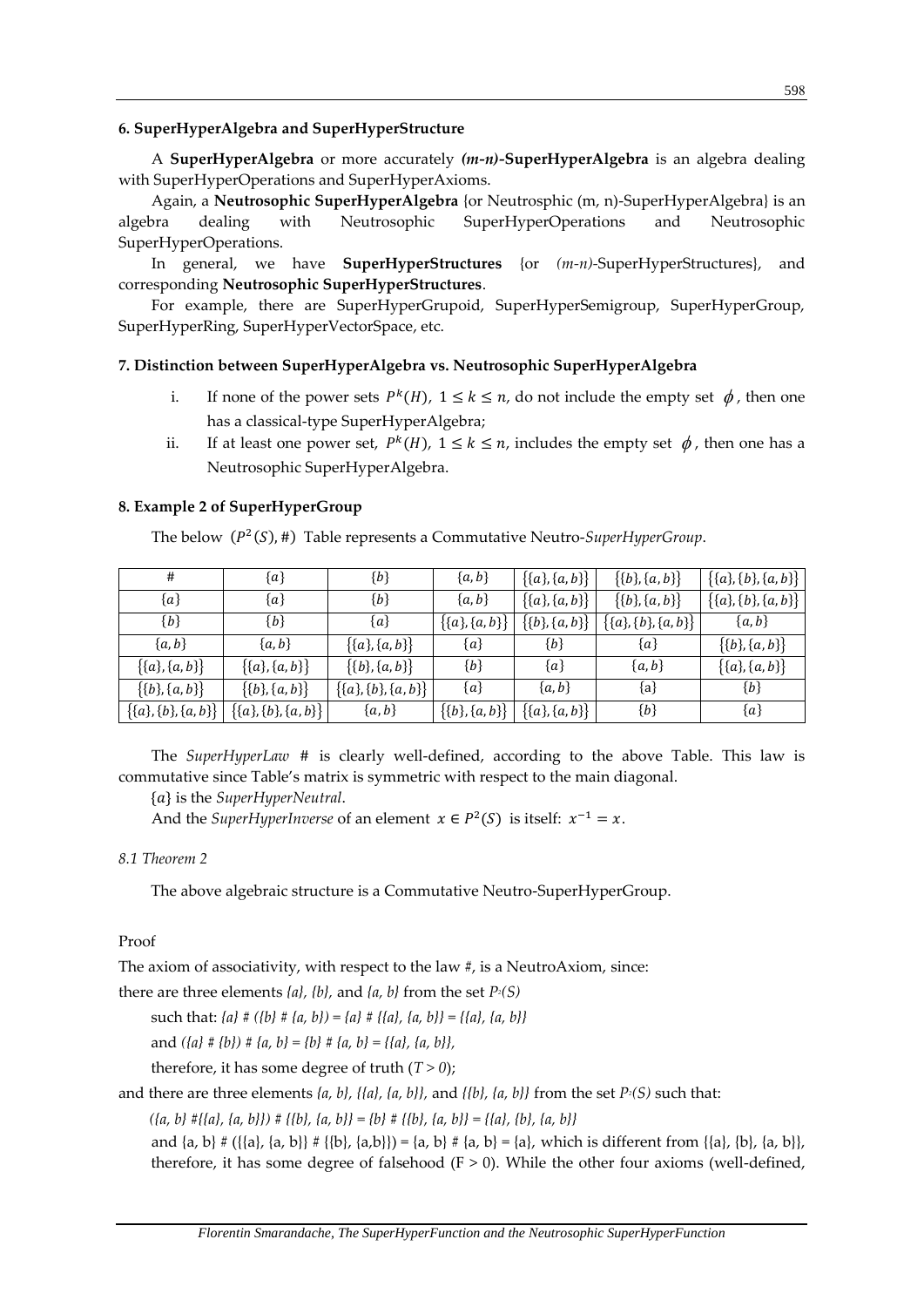commutativity, unit element, and inverse element are classical  $(100\%$  true, or T = 1, degree of indeterminacy  $I = 0$ , and  $F = 0$ ).

# **9. SuperHyperTopology and Neutrosophic SuperHyperTopology**

A topology defined on a SuperHyperAlgebra  $(P_*^n(S), \#)$ , for integer  $n \ge 2$ , is called a SuperHyperTopology, and it is formed from SuperHyperSubsets. Similarly for Neutrosophic SuperHyper of  $P_*^n(S)$  Topology, where  $P_*^n(S)$  is replaced by  $P_n(S)$ , that includes the empty-set as well.

# **10. Definition of classical-type Unary HyperFunction ( )**

Let *S* be a non-empty set included in a universe of discourse *U*.

 $f_H: S \to P_*(S)$ 

# 11. Definition of classical-type m-ary HyperFunction  $(f_H^m)$

$$
f^m_H: S^m \to P_*(S)
$$

where *m* is an integer  $\geq 2$ , and  $P_*(S)$  is the classical powerset of *S*.

## **12. Definition of Unary SuperHyperFunction**  $(f_H)$

We now introduce for the first time the concept of **SuperHyperFunction**  $(f_{SH})$ .  $f_{SH}: S \to P_*^n(S)$ , for integer  $n \geq 1$ , where  $P^n(S)$  is the *n*-th powerset of the set *S*.

# 13. Definition of m-ary SuperHyperFunction  $(f_{SH}^m)$

$$
f_{SH}^m
$$
:  $S^m \to P_*^n((S))$ , for integer  $m \ge 2$ .

### **14. General Definition of SuperHyperFunction**

$$
f_{SH}^{SH}: P_*^r(S) \to P_*^n(S)
$$
, for integers  $r, n \ge 0$ .  
\n
$$
f_{SH}: S \to P^n(S)
$$
  
\n
$$
f_{SH}^m: S^m \to P^n(S)
$$
  
\n
$$
f_{SH}^{SH}: P_*^r(S) \to P^n(S)
$$

#### **15. Example 3 and Application of SuperHyperFunctions**

Let  $S = \{a, b\}$  be a discrete set. The first and second powersets of the set S are:

$$
P(S) = \{\{a\}, \{b\}, \{a, b\}\}\
$$

$$
P^{2}(S) = \left\{ \begin{matrix} \{a\}, \{b\}, \{a, b\} \\ \{\{a\}, \{a, b\}\}, \{\{b\}, \{a, b\}\} \\ \{\{a\}, \{b\}, \{a, b\}\} \end{matrix} \right\}
$$

Let's define the SuperHyperFunction *fSH* as follows:  $f_{SH}: S \to P^2(S)$  $f_{SH}(x)$  = the system (organization) or { } set that *x* best belongs to  $f_{SH}(a) = \{a, b\}$  $f_{SH}(b) = \{\{b\}, \{a, b\}\}\$ 

For example, the system  ${b}$  means that person  $b$  is a strong personality and himself alone makes a system.